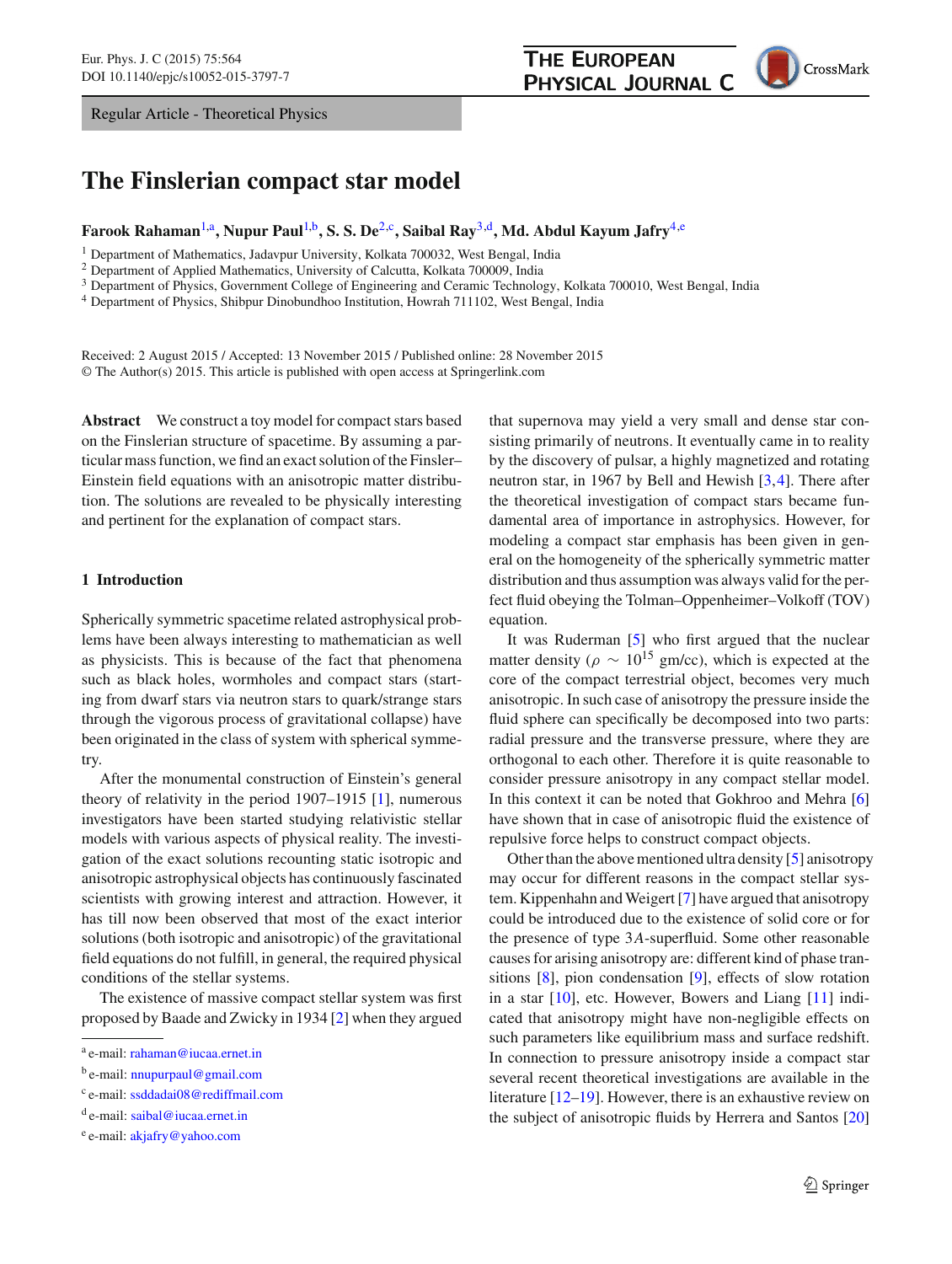which provides almost all references until 1997 and hence may be looked at for further information.

Several major characteristics of compact stars established by the present day observations have been tackled by Einstein's general theory of relativity based on Riemannian geometry. Ever since the beginning of the general theory of relativity, there has also been considerable interest in Alternative theories of gravitation. One of the most stimulating alterations of general relativity is that proposed by Finsler [\[21](#page-11-2)].

The first self-consistent Finsler geometry model was studied by Cartan [\[22](#page-11-3)] in 1935 and the Einstein–Finsler equations for the Cartan *d*-connection were introduced in 1950 [\[23](#page-11-4)]. Latter on, there were studies on various models of Finsler geometry and certain applications to physics [\[21](#page-11-2)[,24](#page-11-5)]. The first problem of those original works was related to the Finsler connections (due to Chern–Rund and/or Berwald) with non-metricity fields (see details and critics in [\[24](#page-11-5)[,25](#page-11-6)]). The second and third conceptual and technical problems were related to the facts that the geometric constructions were in the bulk for local Euclidean signatures. However, in some cases Finsler pseudo-Riemannian configurations were considered but researchers were not able to find out any exact solution.

In a self-consistent manner and related to standard theories, relativistic models of Finsler gravity and generalizations were constructed in the beginning of 1996 [\[26](#page-11-7)[,27](#page-11-8)], when Finsler gravity and locally anisotropic spinors were derived in low energy limits of superstring/supergravity theories with *N*-connection structure (velocity type coordinates being treated as extra-dimensional ones). Using Finsler geometric methods, it was elaborated to the socalled anholonomic frame deformation method (AFDM), which allows to construct generic off-diagonal exact solutions in various modified gravity theories, including various commutative and noncommutative Finsler generalizations, and in general relativity [\[28](#page-11-9)[–30](#page-11-10)]. In this way various classes of exact solutions for Finsler modifications of black hole, black ellipsoid/torus/brane and string configurations, locally anisotropic cosmological solutions have been constructed for the canonical *d*-connection and Cartan *d*connections.

The Finslerian space is very suitable for studying anisotropic nature of spacetime (it's mathematical aspects can be obtained in detail in Sect. [2\)](#page-1-0). Basically this space is a generalization of Riemannian space and has been studied in several past years extensively in connection to astrophysical problems, e.g. Lämmerzahl et al. [\[31](#page-11-11)] have investigated observable effects in a class of spherically symmetric static Finslerian spacetime whereas Pavlov [\[32\]](#page-11-12) searches for applicable character of the Finslerian spacetime by raising the question "Could kinematical effects in the CMB prove Finsler character of the space–time?" Another astrophysics oriented application of the Finslerian spacetime can be noted through the work of Vacaru [\[33](#page-11-13)] where the author has studied Finsler black holes induced by noncommutative anholonomic distributions in the Einstein gravity.

Therefore, in the present investigation our sole aim is to construct a toy model for compact stars under the Finslerian spacetime which can provide justification of several physical features of the stellar system. The outline of the study is as follows: in Sect. [2](#page-1-0) the basic equations based on the formalism of the Finslerian geometry are discussed whereas a set of specific solutions for compact star under Finslerian spacetime has been produced in Sect. [3.](#page-3-0) The exterior spacetime and junction conditions are sought for in Sect. [4](#page-3-1) in connection to certain observed compact stars. In Sect. [5,](#page-5-0) through several subsections, we discuss in a length various physical properties of the model. We pass some concluding remarks in Sect. [6](#page-8-0) for the status of the present model as well as future plans of the work to be pursued. An Appendix has been incorporated for justification as well as clarification of some of the assumptions in mathematical part of the formulation.

## <span id="page-1-0"></span>**2 The basic equations based on the formalism of the Finslerian geometry**

Usually, the Finslerian geometry can be constructed from the so called Finsler structure *F* which obeys the property

$$
(x, \mu y) = \mu F(x, y)
$$

for all  $\mu > 0$ , where  $x \in M$  represents position and  $y = \frac{dx}{dt}$ represents velocity. The Finslerian metric is given as [\[34](#page-11-14)]

$$
g_{\mu\nu} \equiv \frac{\partial}{\partial y^{\mu}} \frac{\partial}{\partial y^{\nu}} \left( \frac{1}{2} F^2 \right). \tag{1}
$$

It is to be noted here that a Finslerian metric coincides with Riemannian, if  $F^2$  is a quadratic function of *y*.

<span id="page-1-1"></span>The standard geodesic equation in the Finsler manifold can be expressed as

$$
\frac{\mathrm{d}^2 x^{\mu}}{\mathrm{d}\tau^2} + 2G^{\mu} = 0,\tag{2}
$$

<span id="page-1-2"></span>where

$$
G^{\mu} = \frac{1}{4} g^{\mu\nu} \left( \frac{\partial^2 F^2}{\partial x^{\lambda} \partial y^{\nu}} y^{\lambda} - \frac{\partial F^2}{\partial x^{\nu}} \right),
$$
 (3)

is called geodesic spray coefficients. The geodesic equation [\(2\)](#page-1-1) indicates that the Finslerian structure *F* is constant along the geodesic.

The invariant quantity, Ricci scalar, in Finsler geometry is given as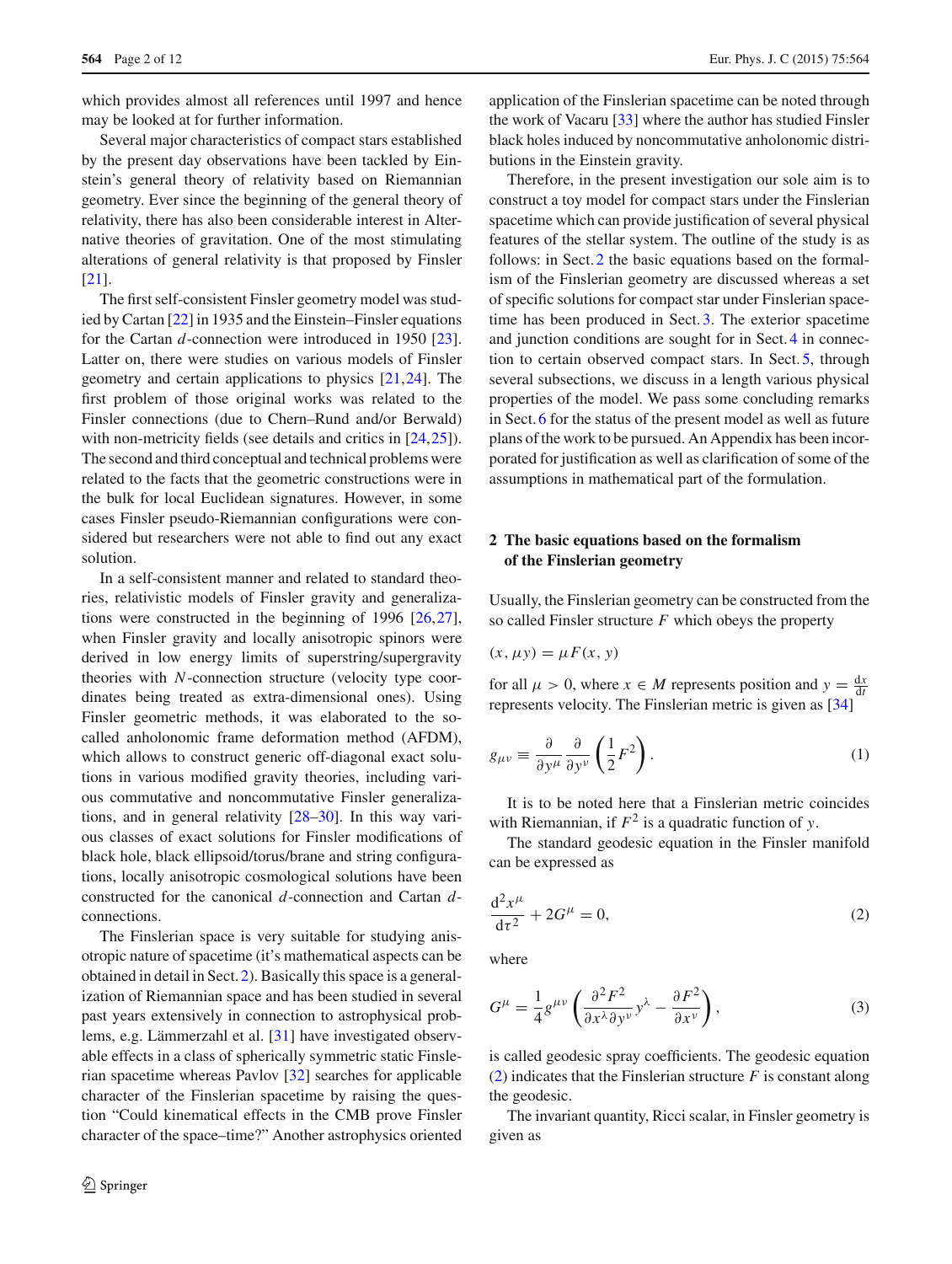<span id="page-2-8"></span>(17)

<span id="page-2-2"></span>
$$
Ric = R^{\mu}_{\mu} = \frac{1}{F^2}
$$
  
 
$$
\times \left(2 \frac{\partial G^{\mu}}{\partial x^{\mu}} - y^{\lambda} \frac{\partial^2 G^{\mu}}{\partial x^{\lambda} \partial y^{\mu}} + 2G^{\lambda} \frac{\partial^2 G^{\mu}}{\partial y^{\lambda} \partial y^{\mu}} - \frac{\partial G^{\mu}}{\partial y^{\lambda}} \frac{\partial G^{\lambda}}{\partial y^{\mu}}\right),
$$
  
(4)

where  $R_v^{\mu} = R_{\lambda\nu\rho}^{\mu} y^{\lambda} y^{\rho} / F^2$ .

Here,  $R^{\mu}_{\lambda\nu\rho}$  depends on connections whereas  $R^{\mu}_{\mu}$  does not rather it depends only on the Finsler structure *F* and is insensitive to connections.

Let us consider the Finsler structure is of the form [\[34\]](#page-11-14)

$$
F^{2} = B(r)y^{t}y^{t} - A(r)y^{r}y^{r} - r^{2}\bar{F}^{2}(\theta, \varphi, y^{\theta}, y^{\varphi}).
$$
 (5)

Then, the Finsler metric can be obtained as

<span id="page-2-7"></span>
$$
g_{\mu\nu} = \text{diag}(B, -A, -r^2 \bar{g_{ij}}),
$$
 (6)

$$
g^{\mu\nu} = \text{diag}(B^{-1}, -A^{-1}, -r^2\bar{g}^{ij}),\tag{7}
$$

where the metric  $\bar{g}_{ij}$  and its reverse are derived from  $\bar{F}$  and the index *i*, *j* run over the angular coordinate  $\theta$ ,  $\phi$ .

Substituting the Finsler structure  $(5)$  into Eq.  $(3)$ , we find

<span id="page-2-1"></span>
$$
G^t = \frac{B'}{2B} y^t y^r,\tag{8}
$$

$$
G^{r} = \frac{A'}{4A} y^{r} y^{r} + \frac{B'}{4A} y^{t} y^{t} - \frac{r}{2A} \bar{F}^{2},
$$
\n(9)

$$
G^{\theta} = -\frac{1}{r} y^{\theta} y^r + \bar{G}^{\theta},\tag{10}
$$

$$
G^{\phi} = -\frac{1}{r} y^{\phi} y^r + \bar{G}^{\phi},\tag{11}
$$

where the prime denotes the derivative with respect to *r*, and the  $G$  is the geodesic spray coefficients derived by  $F$ . Plugging the geodesic coefficient  $(8)$ ,  $(9)$ ,  $(10)$  and  $(11)$  into the formula of Ricci scaler [\(4\)](#page-2-2), we obtain

<span id="page-2-3"></span>
$$
F^{2}\text{Ric} = \left[\frac{B''}{2A} - \frac{B'}{4A}\left(\frac{A'}{A} + \frac{B'}{B}\right) + \frac{B'}{rA}\right]y^{t}y^{t}
$$

$$
+ \left[-\frac{B''}{2B} + \frac{B'}{4B}\left(\frac{A'}{A} + \frac{B'}{B}\right) + \frac{A'}{rA}\right]y^{r}y^{r}
$$

$$
+ \left[\bar{R}ic - \frac{1}{A} + \frac{r}{2A}\left(\frac{A'}{A} - \frac{B'}{B}\right)\right]\bar{F}^{2}, \qquad (12)
$$

where  $\overline{R}$  ic denotes the Ricci scalar of the Finsler structure  $\overline{F}$ .

Now, we are in a position to write the self-consistent gravitational field equation in Finsler spacetime. In a pioneering work Akbar-Zadeh [\[35](#page-11-15)] first introduced the notion of Ricci tensor in the Finsler geometry as

$$
Ric_{\mu\nu} = \frac{\partial^2 \left(\frac{1}{2}F^2Ric\right)}{\partial y^\mu \partial y^\nu}.
$$
 (13)

Here the scalar curvature in the Finsler geometry is defined as  $S = g^{\mu\nu}Ric_{\mu\nu}$ . Therefore, the modified Einstein tensor in the Finsler spacetime takes the following form as

$$
G_{\mu\nu} \equiv \text{Ric}_{\mu\nu} - \frac{1}{2}g_{\mu\nu}S. \tag{14}
$$

Using equation of Ricci scalar [\(12\)](#page-2-3), one can obtain from [\(13\)](#page-2-4), the Ricci tensors in Finsler geometry. This immediately yield the Einstein tensors in the Finsler geometry (note that  $\overline{F}$  is two dimensional Finsler spacetime with constant flag curvature  $\lambda$ ) as follows:

<span id="page-2-0"></span>
$$
G_t^t = \frac{A'}{rA^2} - \frac{1}{r^2A} + \frac{\lambda}{r^2},
$$
\n(15)

$$
G_r^r = -\frac{B'}{rAB} - \frac{1}{r^2A} + \frac{\lambda}{r^2},
$$
\n
$$
G_\theta^\theta = G_\phi^\phi = -\frac{B''}{2AB} - \frac{B'}{2rAB} + \frac{A'}{2rA^2} + \frac{B'}{4AB} \left(\frac{A'}{A} + \frac{B'}{B}\right).
$$
\n(16)

It has been shown by Li and Chang [\[34](#page-11-14)] that the covariant derivative of Einstein tensors in Finsler geometry *G*μν vanishes i.e. covariant conserve properties of the tensor  $G_{\mu\nu}$ indeed satisfy.

Following the notion of general relativity, one can write the gravitational field equations in the given Finsler spacetime as (see the Appendix for justification)

$$
G^{\mu}_{\nu} = 8\pi_F G T^{\mu}_{\nu},\tag{18}
$$

where  $T_v^{\mu}$  is the energy–momentum tensor.

Note that the volume of Riemannian geometry is not equal to that of the Finsler space, therefore, it is safe to use  $4\pi$ **F** for expressing the volume of  $\bar{F}$  in the field equation.

The matter distribution of a compact star is still a challenging issue to the physicists and therefore, as our target is to find the interior of a compact star, we assume the general anisotropic energy–momentum tensor [\[36\]](#page-11-16) as follows:

<span id="page-2-5"></span>
$$
T_{\nu}^{\mu} = (\rho + p_t)u^{\mu}u_{\nu} + p_t g_{\nu}^{\mu} + (p_r - p_t)\eta^{\mu}\eta_{\nu},
$$
 (19)

where  $u^{\mu}u_{\mu} = -\eta^{\mu}\eta_{\mu} = 1$ ,  $p_t$  and  $p_r$  are transverse and radial pressures, respectively.

Using the above energy-momentum tensor [\(19\)](#page-2-5), one can write the gravitational field equations in the Riemannian geometry as

<span id="page-2-6"></span>
$$
8\pi_F G \rho = \frac{A'}{r A^2} - \frac{1}{r^2 A} + \frac{\lambda}{r^2},\tag{20}
$$

<span id="page-2-4"></span>
$$
-8\pi_F G p_r = -\frac{B'}{rAB} - \frac{1}{r^2A} + \frac{\lambda}{r^2},
$$
 (21)

$$
-8\pi_F G p_t = -\frac{B''}{2AB} - \frac{B'}{2rAB} + \frac{A'}{2rA^2} + \frac{B'}{4AB} \left(\frac{A'}{A} + \frac{B'}{B}\right).
$$
\n(22)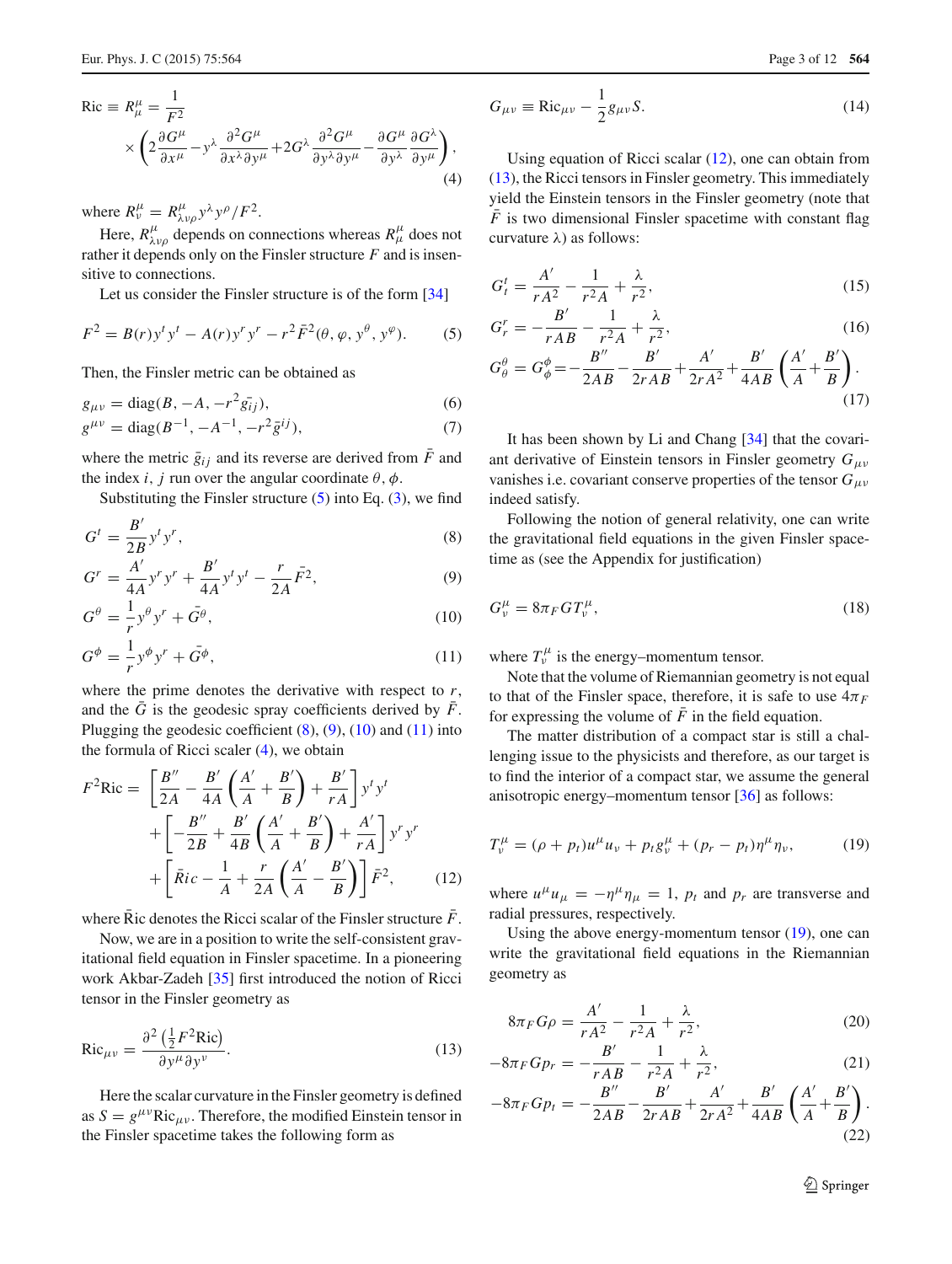Using Eq. [\(20\)](#page-2-6) we get the value of *A*, which is given below as

<span id="page-3-5"></span>
$$
A^{-1} = \lambda - \frac{2Gm(r)}{r},\tag{23}
$$

where  $m(r)$  is the mass contained in a sphere of radius  $r$ defined by

<span id="page-3-2"></span>
$$
m'(r) = 4\pi Fr^2 \rho. \tag{24}
$$

$$
\frac{B}{B_0} = (1 + ar^2)^{\omega}(-\lambda - a\lambda r^2 + Gbr^2)^{\left[\frac{b - 2\omega a\lambda + 3Gb\omega}{2(a\lambda - Gb)}\right]},
$$
\n(29)

where  $B_0$  is an integration constant and without any loss of generality, one can take it as unity.

The radial and tangential pressures are given by

$$
p_r = \omega \rho = \frac{\omega}{8\pi F} \left[ \frac{b(3 + ar^2)}{(1 + ar^2)^2} \right],
$$
 (30)

$$
p_t = \frac{4\omega b\lambda (3 + 2ar^2) - 2\omega abr^4 (2\omega\lambda - 7G\omega b - 2Gb - 3Gb\omega^2) + Ga^2 b^2 r^6 (1 + \omega^2 + 2\omega) + 3Gb^2 r^2 (1 + 3\omega^2)}{32\pi_F(\lambda + a\lambda r^2 - Gbr^2)(1 + ar^2)^3}.
$$
 (31)

## <span id="page-3-0"></span>**3 The model solution for compact star under the Finslerian spacetime**

To construct a physically viable model as well as to make the above set of equations solvable, we choose the mass function  $m(r)$  in a particular form that has been considered by several authors for studying isotropic fluid spheres [\[37\]](#page-11-17), dark energy stars [\[38](#page-11-18)] and anisotropic stars [\[39,](#page-11-19)[40\]](#page-11-20) as

$$
m(r) = \frac{br^3}{2(1 + ar^2)},
$$
\n(25)

where two constants *a*, *b* are positive. The motivation of this particular choice of mass function lies on the fact that it represents a monotonic decreasing energy-density in the interior of the star. Also it gives the energy-density to be finite at the origin  $r = 0$ . The constants may be determined from the boundary conditions.

Putting the expression of  $m(r)$  in Eq. [\(24\)](#page-3-2), we get

<span id="page-3-3"></span>
$$
\rho = \frac{b(3 + ar^2)}{8\pi_F (1 + ar^2)}.
$$
\n(26)

To determine the unknown metric potentials and physical parameters, we use the usual equation of state

<span id="page-3-4"></span>
$$
p_r = \omega \rho, \tag{27}
$$

where the equation of state parameter  $\omega$  has the constrain  $0 < \omega < 1$ . Usually, this equation is used for a spatially homogeneous cosmic fluid, however, it can be extended to inhomogeneous spherically symmetric spacetime, by assuming that the radial pressure follows the above equation of state. The transverse pressure may be obtained from the field equations.

Plugging Eqs.  $(26)$  and  $(27)$  in Eqs.  $(20)$ – $(23)$ , we get the explicit expressions of the unknowns in the following forms:

$$
A = \frac{1 + ar^2}{\lambda + a\lambda r^2 - Gbr^2},\tag{28}
$$

Note from the above expressions for the radial and tangential pressures that the solutions obtained here are regular at the center. Now, the central density can be obtained as

<span id="page-3-6"></span>
$$
\rho(r=0) = \frac{3b}{8\pi_F}.\tag{32}
$$

The anisotropy of pressures dies out at the center and hence we have

$$
p_r(r=0) = p_t(r=0) = \frac{3\omega b}{8\pi_F}.
$$
\n(33)

One can notice that as we match our interior solution with external vacuum solution (pressure zero) at the boundary, then, at the boundary, all the components of the physical parameters are continuous along the tangential direction (i.e. zero pressure), but in normal direction it may not be continuous. Therefore, at the boundary, pressure may zero along tangential direction, but in normal direction it may not be zero. So, non-zero pressure at the boundary is not unrealistic.

#### <span id="page-3-1"></span>**4 Exterior spacetime and junction condition**

Now, we match the interior spacetime to the exterior vacuum solution at the surface with the junction radius *R*. The exterior vacuum spacetime in the Finslerian spacetime is given by the metric [\[34](#page-11-14)]

$$
F^{2} = \left(1 - \frac{2MG}{\lambda r}\right) y^{t} y^{t} - \left(\frac{1}{\lambda - \frac{2MG}{r}}\right) y^{r} y^{r}
$$

$$
+ r^{2} \bar{F}^{2}(\theta, \varphi, y^{\theta}, y^{\varphi}).
$$
(34)

Across the boundary surface  $r = R$  between the interior and the exterior regions of the star, the metric coefficients *gtt* and *grr* both are continuous. This yields the following results: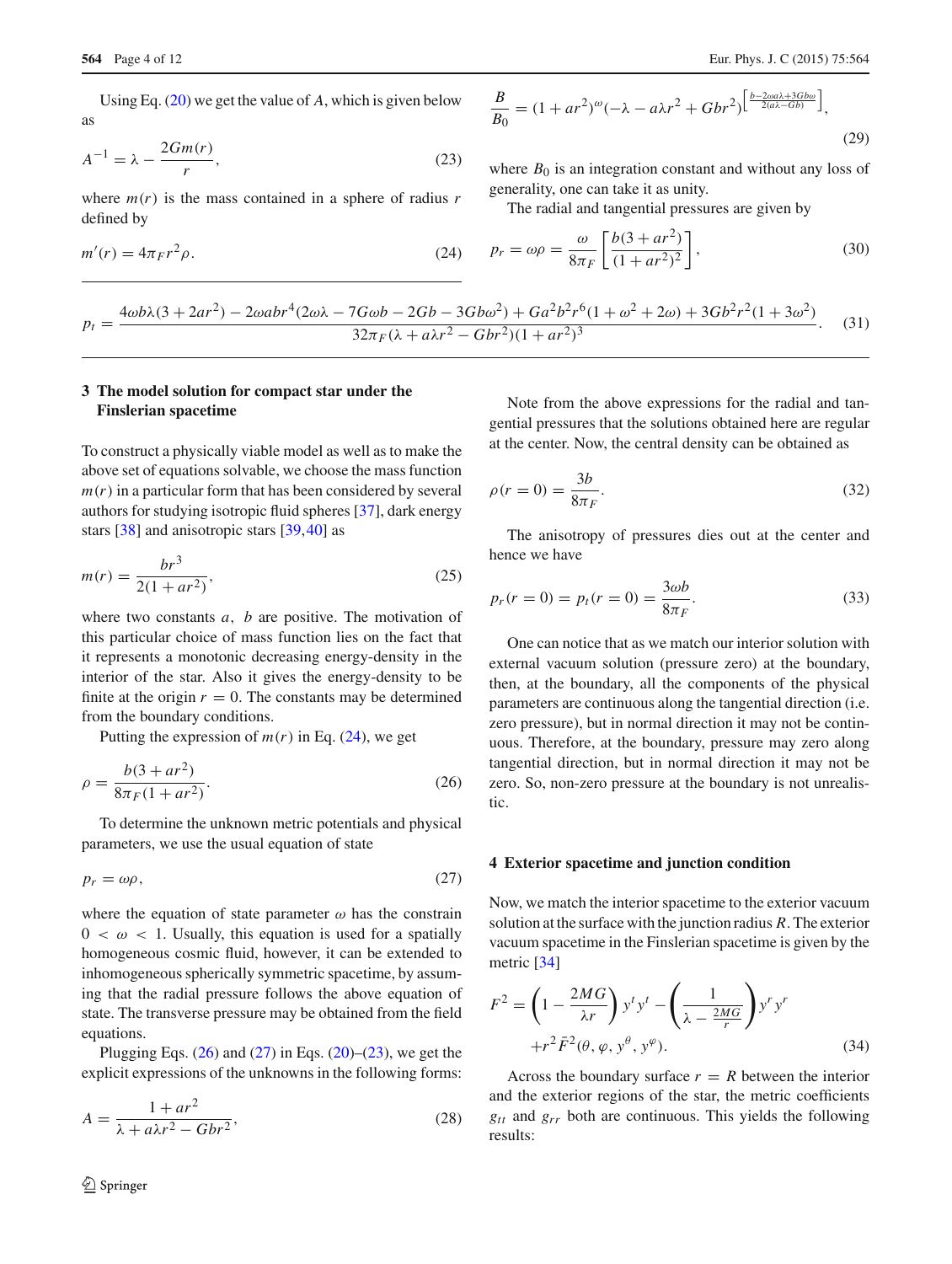<span id="page-4-1"></span>**Table 1** Values of the constants *a*, *b* for different strange star candidates

| Strange star<br>candidate | R<br>(in km) | M<br>(in M <sub>0</sub> ) | M<br>(in km) | h      | a      |
|---------------------------|--------------|---------------------------|--------------|--------|--------|
| PSR J1614-2230            | 10.3         | 1.97                      | 2.905        | 0.0175 | 0.0216 |
| Vela X-12                 | 9.99         | 1.77                      | 2.610        | 0.0170 | 0.0225 |
| PSR J1903+327             | 9.82         | 1.67                      | 2.458        | 0.0165 | 0.0226 |
| $Cen X-1$                 | 9.51         | 1.49                      | 2.197        | 0.0160 | 0.0236 |
| $SMC X-4$                 | 8.9          | 1.29                      | 1.902        | 0.015  | 0.0237 |

<span id="page-4-0"></span>
$$
\lambda - \frac{2MG}{R} = \frac{1 + aR^2}{\lambda + a\lambda R^2 - GbR^2},\tag{35}
$$

$$
1 - \frac{2MG}{\lambda R} = (1 + aR^2)^{\omega} (-\lambda - a\lambda R^2 + GbR^2)^{\left[\frac{b - 2\omega a\lambda + 3Gb\omega}{2(a\lambda - Gb)}\right]}.
$$
\n(36)

The above two equations contain four unknown quantities, viz.,  $a$ ,  $b$ ,  $\lambda$ ,  $\omega$ . Equation [\(32\)](#page-3-6) yields the unknown *b* in terms of central density. Also from the total mass of star  $m(r = R) = M = \frac{bR^3}{2(1+aR^2)}$ , we can find out the constant *a* in terms of the total mass *M*, radius *R* and central density. Finally, Eqs.  $(35)$  and  $(36)$  yield the unknowns - the flag curvature  $\lambda$  and the equation of state parameter  $\omega$  in terms of the total mass *M*, radius *R* and central density. The values of the constants *a*, *b* for different strange star candidates are given in Table [1.](#page-4-1) Note that for matching we have used four constraint equations with four unknown and all the



<span id="page-4-2"></span>**Fig. 1** Variation of the mass vs radial coordinate (*upper left*), the compactness vs radial coordinate (*upper right*) and the redshift vs radial coordinate (*lower*) are shown in the plot for the specified range of the positive flag curvature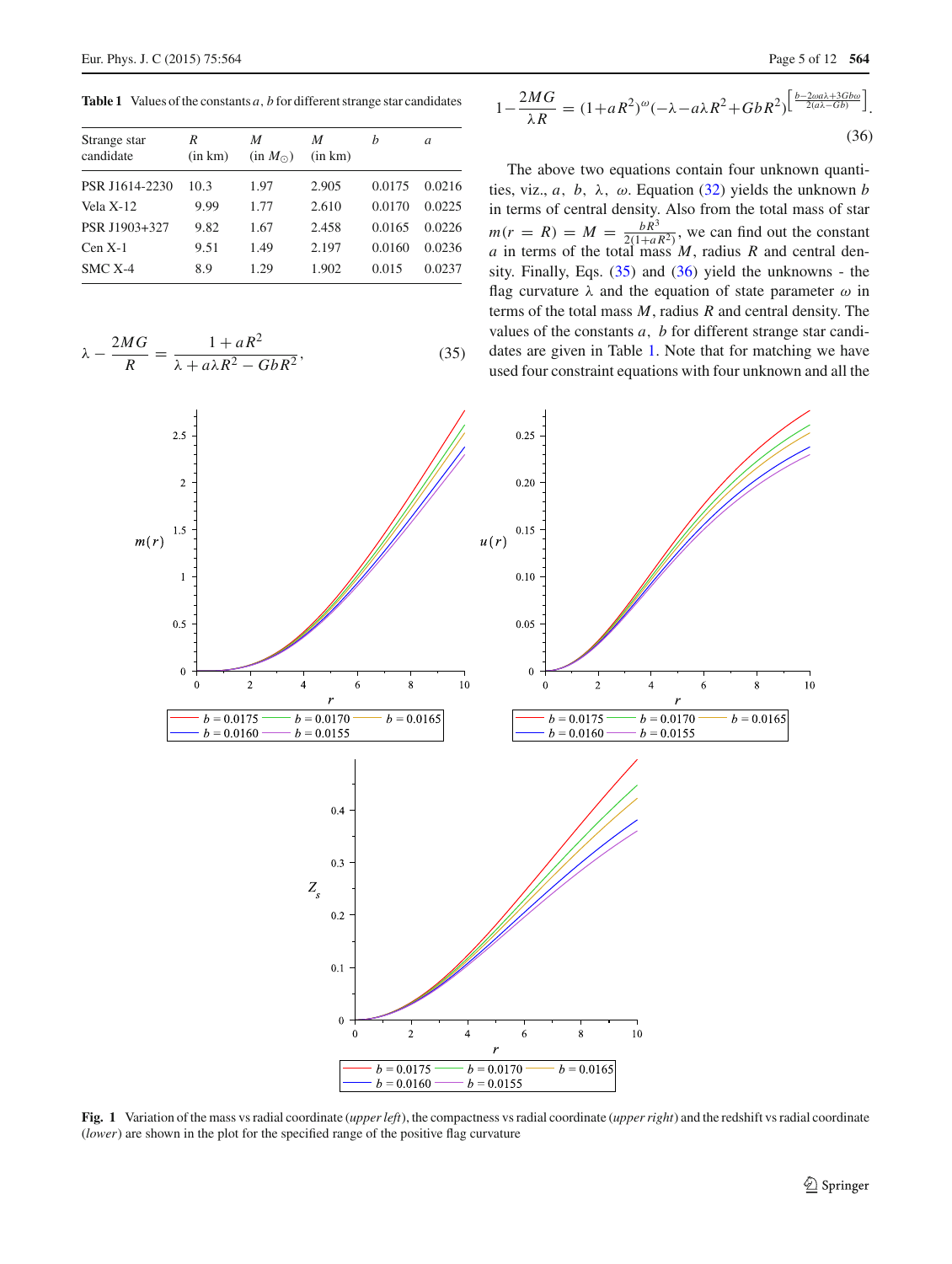unknown parameters are found in terms of *R* and *M*. For the use of continuity of  $\frac{dg_{tt}}{dr}$ , we will get an extra equation which gives a restriction equation of *M* and *R*. As we have used real parameters of mass and radius of different compact stars like *PSR J*1614 − 2230, etc., we avoid this continuity of  $\frac{dg_{tt}}{dr}$ .

### <span id="page-5-0"></span>**5 Physical features of the compact star model**

## 5.1 Mass–Radius relation

The study of redshift of light emitted at the surface of the compact objects is important to get observational evidence

<span id="page-5-1"></span>**Table 2** Maximum compactness factor, mass and surface redshift for different cases

| a      | h      | u(R)   | $m(R)$ (in km) | $Z_{\rm s}(R)$ |  |
|--------|--------|--------|----------------|----------------|--|
| 0.0216 | 0.0175 | 0.2769 | 2.769          | 0.4970         |  |
| 0.0225 | 0.0170 | 0.2615 | 2.615          | 0.4480         |  |
| 0.0226 | 0.0165 | 0.2531 | 2.531          | 0.4229         |  |
| 0.0236 | 0.0160 | 0.2381 | 2.381          | 0.3817         |  |
| 0.0237 | 0.0155 | 0.2299 | 2.299          | 0.3607         |  |

of anisotropies in the internal pressure distribution. Before finding out the redshift, we give our attention to the basic requirement of the model that whether matter distribution will follow the Buchdahl [\[41](#page-11-21)] maximum allowable mass-



<span id="page-5-2"></span>**Fig. 2** Variation of  $\rho$  vs radial coordinate (*upper left*),  $\rho + p_r$  vs radial coordinate (*upper right*),  $\rho + p_t$  vs radial coordinate (*lower left*) and  $\rho + p_r + 2p_t$  vs radial coordinate (*lower right*) are shown in the plot for the specified range of the positive flag curvature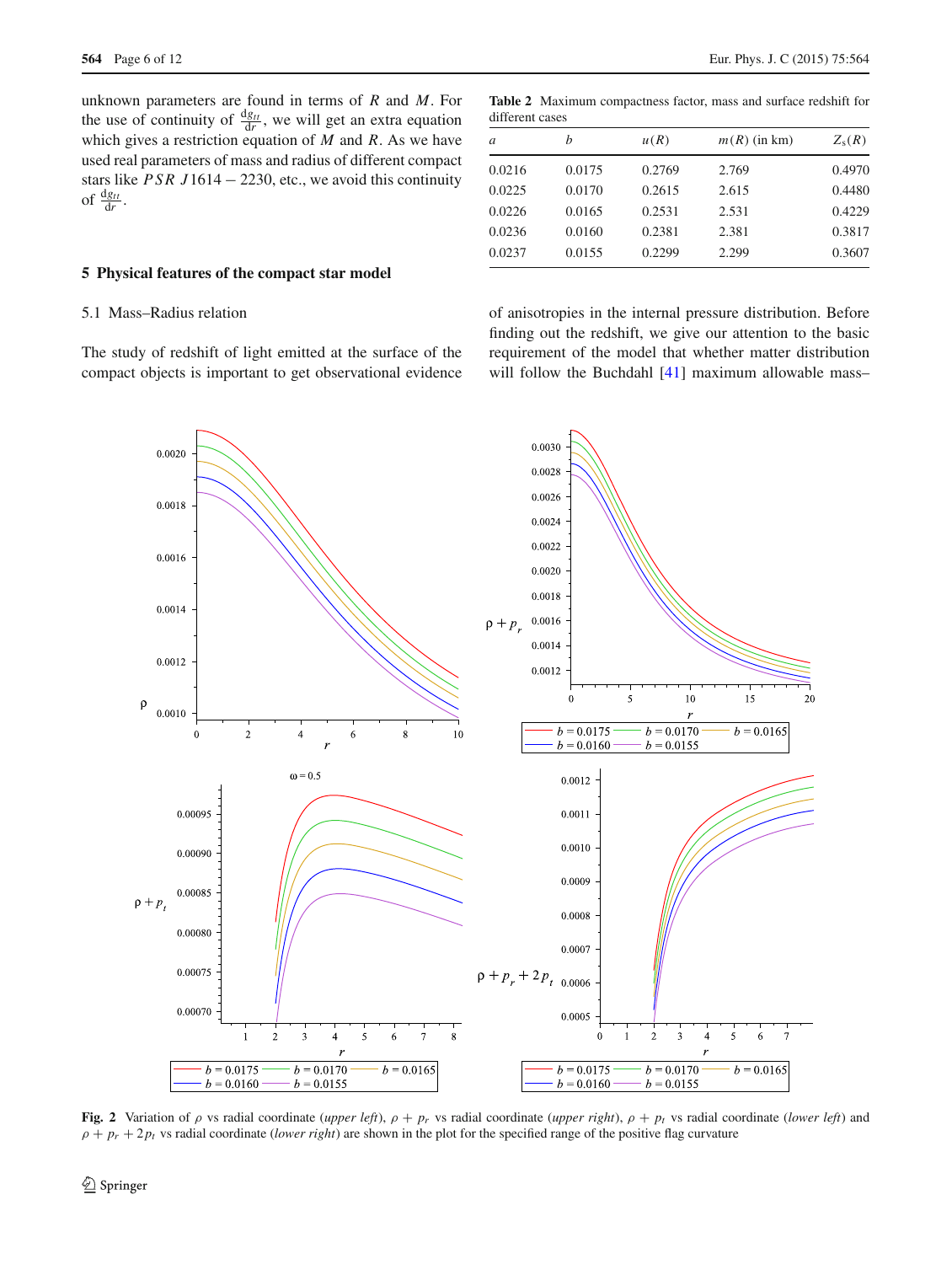

<span id="page-6-0"></span>**Fig. 3** Variation of the gravitational force vs radial coordinate (*upper left*), hydrostatics force vs radial coordinate (*upper right*), anisotropic force vs radial coordinate (*lower*) are shown in the plot for the specified range of the positive flag curvature

radius ratio limit or not. We have already found out the mass of the star which has been given in Eq. [\(24\)](#page-3-2).

The compactness of the star can be expressed as

$$
u = \frac{m(r)}{r} = \frac{br^2}{2(1 + ar^2)},
$$
\n(37)

and the corresponding surface redshift can be obtained as

$$
Z_{\rm s} = (1 - 2u)^{-\frac{1}{2}} - 1 = \left(1 - \frac{br^2}{1 + ar^2}\right)^{-\frac{1}{2}} - 1. \tag{38}
$$

The variation of mass, compactness factor and redshift are shown in Fig. [1](#page-4-2) for different strange star candidates for a fixed value of  $\lambda = 0.01$  whereas the maximum mass, compactness factor and redshift are shown in Table [2.](#page-5-1) From this Table [2](#page-5-1) we have found out that

$$
\left(u=\frac{m(r)}{r}\right)_{\max}<\frac{4}{9}.
$$

Therefore, one can note that the Buchdahl limit (which is equivalent to  $Z_s \leq 2$ , the upper bound of a compressible fluid star) has been satisfied in our model and hence it is physically acceptable.

The surface redshift  $Z_s$  can be measured from the Xray spectrum which gives the compactness of the star. In our study, the high redshift (0.36−0.49) are consistent with strange stars which have mass–radius ratio higher than neutron stars  $(Z_s \le 0.9)$  [\[42](#page-11-22)].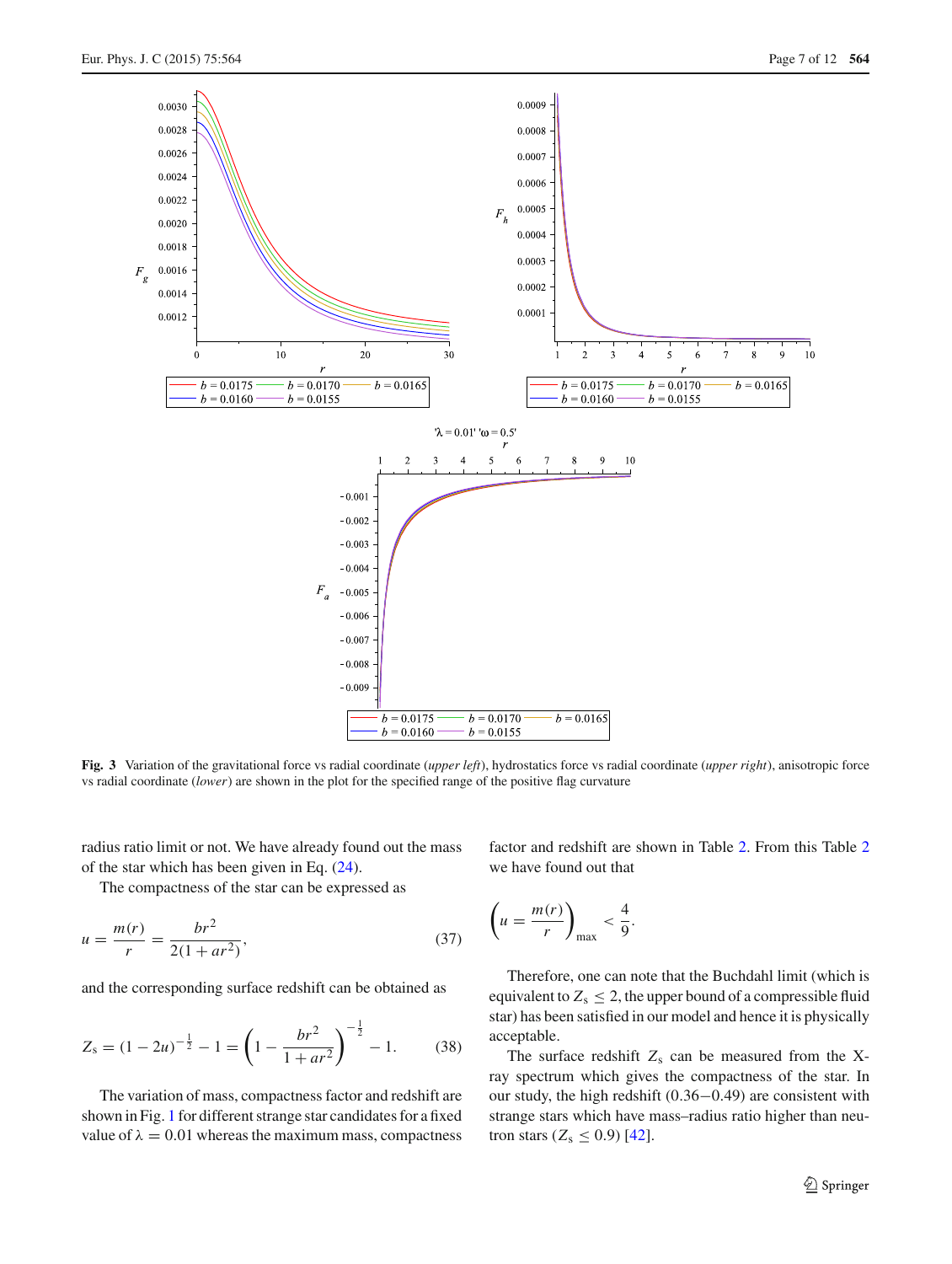

<span id="page-7-1"></span>**Fig. 4** Variation of the square of the radial velocity vs radial coordinate (*upper left*), square of the transverse velocity vs radial coordinate (*upper right*) and difference between the square of the transverse velocity and

square of the radial velocity vs radial coordinate (*lower*) are shown in the plot for the specified range of the positive flag curvature

## 5.2 Energy conditions

Now, we verify the energy conditions, namely, the null energy condition (NEC), weak energy condition (WEC) and strong energy condition (SEC) which can be given as follows:

(i) NEC :  $\rho + p_r \ge 0$ , (39)

(ii) WEC: 
$$
\rho + p_r \ge 0
$$
,  $\rho \ge 0$ , (40)

(iii) 
$$
\text{SEC}: \rho + p_r \ge 0, \quad \rho + p_r + 2p_t \ge 0.
$$
 (41)

We plot the L.H.S of the above inequalities in Fig. [2](#page-5-2) which shows that these inequalities hold good. This therefore confirm that our model satisfies all the energy conditions.

5.3 TOV equation

The generalized Tolman–Oppenheimer–Volkoff (TOV) equation for this system can be given by [\[13](#page-10-12)]

<span id="page-7-0"></span>
$$
-\frac{M_G(\rho + p_r)}{r^2} \sqrt{\frac{A}{B}} - \frac{dp_r}{dr} + \frac{2}{r}(p_t - p_r) = 0,
$$
 (42)

where  $M_G = M_G(r)$  is the effective gravitational mass inside a sphere of radius *r* given by the Tolman–Whittaker formula which can be derived from the equation

$$
M_G(r) = \frac{1}{2}r^2 \frac{B'}{\sqrt{AB}}.
$$
\n(43)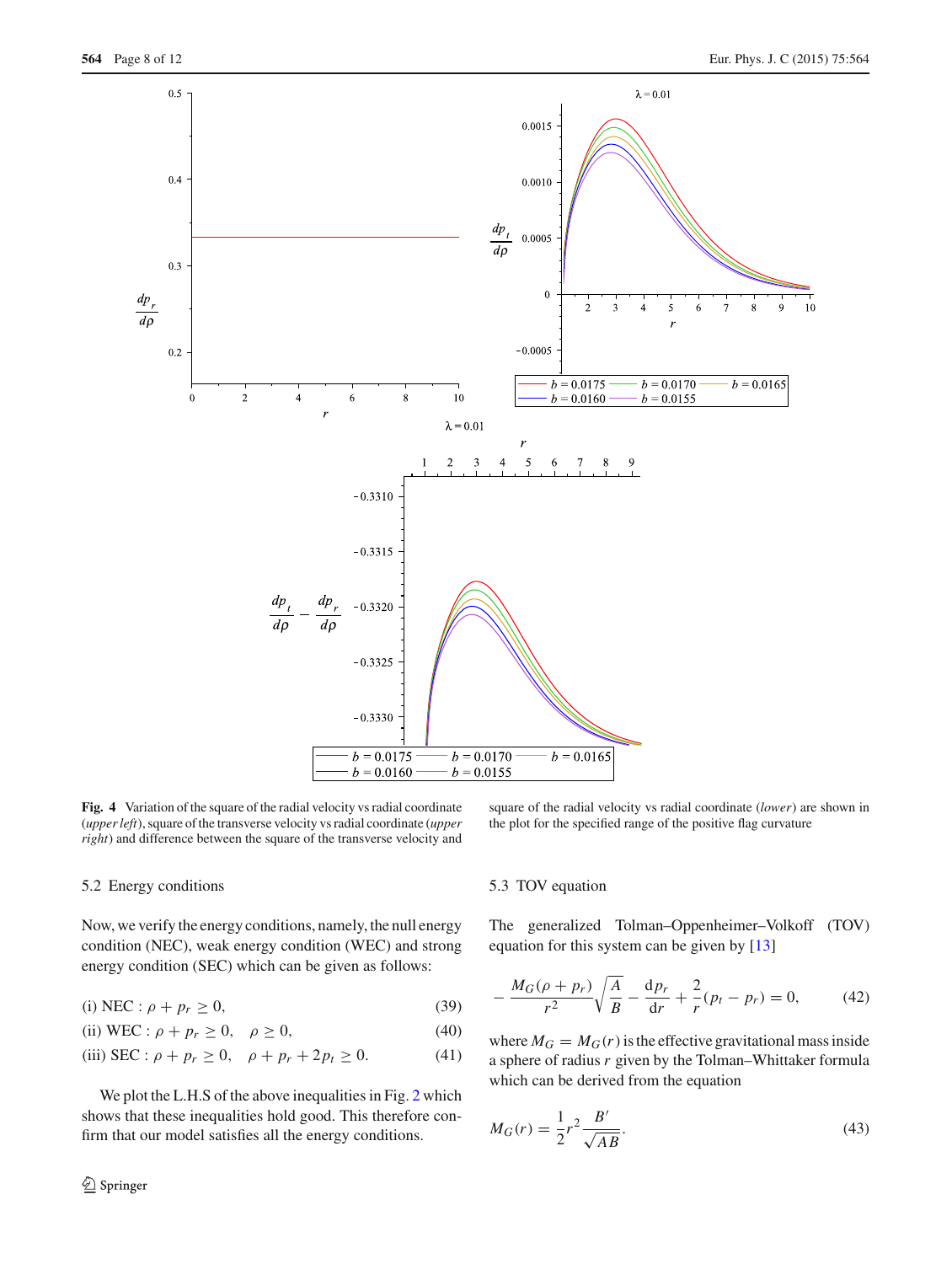The above equation explains the equilibrium condition of the fluid sphere due to the combined effect of gravitational, hydrostatics and anisotropy forces. Equation [\(42\)](#page-7-0) can be rewritten in the following form

$$
F_{\rm g} + F_{\rm h} + F_{\rm a} = 0,\t\t(44)
$$

where

$$
F_{g} = -\frac{B'}{2B}(\rho + p_{r}),
$$
\n(45)

$$
F_{\rm h} = -\frac{\mathrm{d}p_r}{\mathrm{d}r},\tag{46}
$$

$$
F_{\rm a} = \frac{2}{r}(p_t - p_r). \tag{47}
$$

The profiles (Fig. [3\)](#page-6-0) of these force indicate that the matter distribution comprising the compact star is in equilibrium state subject to the gravitational force  $F_{\rm g}$ , hydrostatic force *F*<sup>h</sup> plus another force *F*<sup>a</sup> due to anisotropic pressure. The first two forces are repulsive in nature due to positivity but the latter force is in attractive nature. The combined effect of these forces makes the system in a equilibrium position.

#### 5.4 Stability

Now, we examine the stability of model. For this purpose, we employ the technique proposed by Herrera [\[43\]](#page-11-23) which is known as cracking concept. At first, it requires that the squares of the radial and tangential sound speeds should be within the limit [0, 1]. The theorem states that one can get stable configuration if radial speed of sound is greater than that of transverse speed, i.e.  $v_{\rm st}^2 - v_{\rm sr}^2$  should be less than zero within the matter distribution.

Now, we calculate the radial speed  $(v_{sr})$  and transverse speed  $(v_{st})$  for our anisotropic model as

$$
v_{\rm sr}^2 = \frac{\mathrm{d}p_r}{\mathrm{d}\rho} = \omega,\tag{48}
$$

$$
v_{\rm st}^2 = \frac{\mathrm{d}p_t}{\mathrm{d}\rho} = \frac{\alpha + \beta + \gamma}{2abr(5 + ar^2)},\tag{49}
$$

where

#### <span id="page-8-0"></span>**6 Concluding remarks**

In the present investigation, we have considered anisotropic matter source for constructing a new type of solutions for compact stars. The background geometry is taken as the Finslerian structure of spacetime. It is expected that the compactness of these stars is greater than that of a neutron star. Plugging the expressions for *G* and *c* in the relevant equations, one can figure out that the value of the central density for the choices of the constant *b* turns out to be  $\rho_0 \propto 10^{15}$  gm cm<sup>-3</sup> which is in observational relevance [\[5,](#page-10-4)[44](#page-11-24)[,45](#page-11-25)]. This result is hopeful as far as physical aspect is concerned and may be treated as a seminal bottom line of the present study.

In this same physical point of view we have studied several other physical aspects of the model to justify validity of the solutions. The features that emerge out from the present investigation can be put forward as follows:

(1) Mass–Radius relation: The surface redshift, which gives the compactness of the star, comes out to be in the range 0.36−0.49 in our study. This high redshift is consistent with strange stars which have mass–radius ratio higher than neutron stars [\[42\]](#page-11-22).

In this connection we were also curious about the condition of Buchdahl [\[41](#page-11-21)] related to the maximum allowable mass–radius ratio limit. It is observed that the Buchdahl limit has been satisfied by our model.

- (2) Energy condition: In the present model all the energy conditions are shown to be satisfactory.
- (3) TOV equation: The generalized Tolman–Oppenheimer– Volkoff equation for the Finslerian system of compact star has been studied. It is observed that the combined effect of the forces in action keeps the system in static equilibrium.
- (4) Stability: The stability of the model has been examined by employing the cracking technique of Herrera [\[43\]](#page-11-23). We have shown via Fig. [4](#page-7-1) that Herrera's criterion satisfies which therefore indicates stability of our model.

As a final comment we would like to mention that the toy model as put forward in the present study for com-

|            | $16ab\omega\lambda r - 16\omega^2a^2b\lambda r^3 + 56Gwab^2r^3 + 6Gb^2r + 16Gab^2r^3 + 6Ga^2b^2r^5 + 18G\omega^2b^2r + 24G\omega^2ab^2r^3 + 6G\omega^2a^2b^2r^5 + 12G\omega a^2b^2r^5$ |  |  |  |  |
|------------|----------------------------------------------------------------------------------------------------------------------------------------------------------------------------------------|--|--|--|--|
| $\alpha =$ | $4(\lambda + a\lambda r^2 - Gbr^2)$                                                                                                                                                    |  |  |  |  |

|           | $6ar(12\omega b\lambda + 8ab\omega\lambda r^2 - 4\omega^2a^2b\lambda r^4 + 14G\omega ab^2r^4 + 3Gb^2r^2 + 4Gab^2r^4 + Ga^2b^2r^6 + 9G\omega^2b^2r^2 + 6G\omega^2ab^2r^4 + G\omega^2a^2b^2r^6 + 2G\omega a^2b^2r^6)$            |
|-----------|--------------------------------------------------------------------------------------------------------------------------------------------------------------------------------------------------------------------------------|
|           | $4(1+ar^2)(\lambda + a\lambda r^2 - Gbr^2)$                                                                                                                                                                                    |
|           | $(2a\lambda r - 2Gbr)(12\omega b\lambda + 8ab\omega\lambda r^2 - 4\omega^2a^2b\lambda r^4 + 14Gwab^2r^4 + 3Gb^2r^2 + 4Gab^2r^4 + Ga^2b^2r^6 + 9G\omega^2b^2r^2 + 6G\omega^2ab^2r^4 + G\omega^2a^2b^2r^6 + 2G\omega a^2b^2r^6)$ |
| $\nu = -$ | $4(\lambda + a\lambda r^2 - Gbr^2)^2$                                                                                                                                                                                          |
|           |                                                                                                                                                                                                                                |

To check whether the sound speeds lie between 0 and 1 and  $v_{\rm st}^2 - v_{\rm sr}^2 < 0$  we plot the radial and transverse sound speeds and squares of their difference. The Fig. [4](#page-7-1) satisfies Herrera's criterion and therefore, our model is quite stable one.

pact stars under the Finslerian structure of spacetime are seem very promising. However, some other aspects are deemed to be performed, such as issues of formation and structure of various compact stars, before one could be confirmed about the satisfactory role of the Finslerian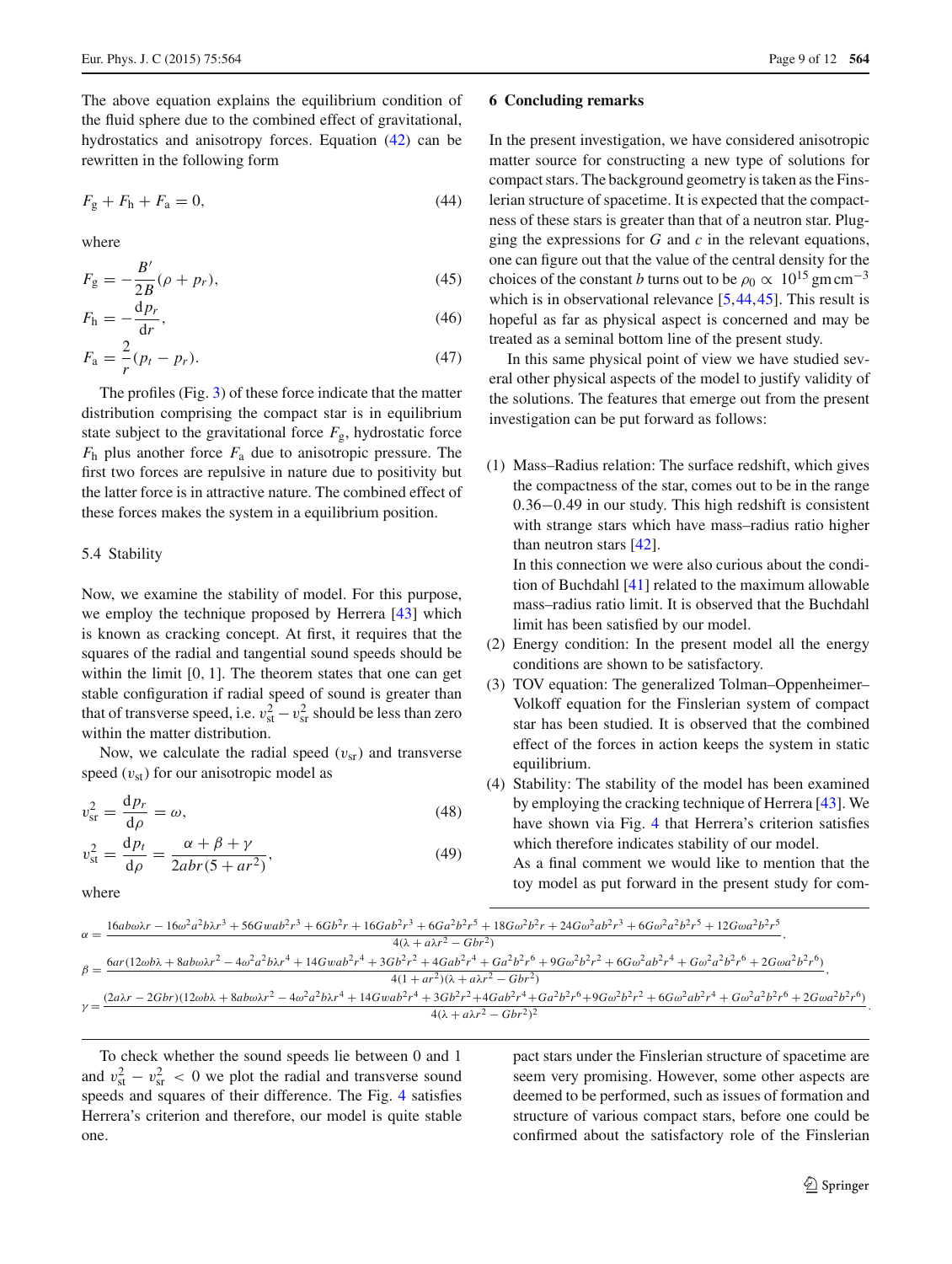spacetime than that of the Riemannian geometry. Specifically several other issues as argued by Pfeifer and Wohlfarth [\[46](#page-11-26)] that "Finsler spacetimes are viable non-metric geometric backgrounds for physics; they guarantee well defined causality, the propagation of light on a nontrivial null structure, a clear notion of physical observers and the existence of physical field theories determining the geometry of space–time dynamically in terms of an extended gravitational field equation" can be sought for in a future study.

**Acknowledgments** FR and SR are thankful to the Inter-University Centre for Astronomy and Astrophysics (IUCAA), India for providing Visiting Associateship under which a part of this work was carried out. FR is also grateful to DST, Govt. of India for financial support under PURSE programme. We are also grateful to the referee for his valuable suggestions which have enabled us to improve the manuscript substantially.

**Open Access** This article is distributed under the terms of the Creative Commons Attribution 4.0 International License [\(http://creativecomm](http://creativecommons.org/licenses/by/4.0/) [ons.org/licenses/by/4.0/\)](http://creativecommons.org/licenses/by/4.0/), which permits unrestricted use, distribution, and reproduction in any medium, provided you give appropriate credit to the original author(s) and the source, provide a link to the Creative Commons license, and indicate if changes were made. Funded by SCOAP3.

### **Appendix**

Let us choose  $\overline{F}^2$  in the following form

$$
\overline{F}^2 = y^{\theta} y^{\theta} + f(\theta, \phi) y^{\phi} y^{\phi},
$$

That is

$$
\bar{g}_{ij} = \text{diag}(1, f(\theta, \phi)), \quad \bar{g}^{ij} = \text{diag}\left(1, \frac{1}{f(\theta, \phi)}\right);
$$

$$
(i, j = 2, 3/\theta, \phi).
$$

One can find from  $\overline{F}^2$ 

$$
G^2 = -\frac{1}{4} \frac{\partial f}{\partial \theta},
$$

$$
G^{3} = \frac{1}{4f} \left( 2 \frac{\partial f}{\partial \theta} y^{\phi} y^{\theta} + \frac{\partial f}{\partial \phi} y^{\phi} y^{\phi} \right).
$$

Hence, one obtains

$$
\bar{F}^2 \mathbf{Ric} = y^{\phi} y^{\phi}
$$
\n
$$
\times \left[ -\frac{1}{2} \frac{\partial^2 f}{\partial \theta^2} + \frac{1}{2f} \frac{\partial^2 f}{\partial \phi^2} - \frac{1}{2} \frac{\partial}{\partial \phi} \left( \frac{1}{f} \frac{\partial f}{\partial \phi} \right) - \frac{1}{4f} \left( \frac{\partial f}{\partial \theta} \right)^2 + \frac{1}{4f} \frac{\partial f}{\partial \phi} \frac{1}{f} \frac{\partial f}{\partial \phi} + \frac{\partial f}{\partial \theta} \frac{1}{2f} \frac{\partial f}{\partial \theta} - \frac{1}{4f^2} \left( \frac{\partial f}{\partial \phi} \right)^2 \right]
$$

$$
+ y^{\theta} y^{\theta} \left[ -\frac{1}{2} \frac{\partial}{\partial \theta} \left( \frac{1}{f} \frac{\partial f}{\partial \theta} \right) - \frac{1}{4 f^2} \left( \frac{\partial f}{\partial \theta} \right)^2 \right] + y^{\phi} y^{\theta} \left[ \frac{1}{f} \frac{\partial^2 f}{\partial \theta \partial \phi} - \frac{1}{2} \frac{\partial}{\partial \theta} \left( \frac{1}{f} \frac{\partial f}{\partial \phi} \right) - \frac{1}{2} \frac{\partial}{\partial \phi} \left( \frac{1}{f} \frac{\partial f}{\partial \theta} \right) \right].
$$

Now, coefficient of  $y^{\phi} y^{\theta} = 0$  iff, *f* is independent of  $\phi$ i.e.

$$
f(\theta, \phi) = f(\theta),
$$

where the coefficient of  $y^{\theta} y^{\theta}$  &  $y^{\phi} y^{\phi}$  are non zero.

Therefore

$$
\bar{F}^2 \mathbf{Ric} = \left[ -\frac{1}{2f} \frac{\partial^2 f}{\partial \theta^2} + \frac{1}{4f^2} \left( \frac{\partial f}{\partial \theta} \right)^2 \right] (y^\theta y^\theta + f y^\phi y^\phi).
$$

Hence

$$
\overline{\text{Ric}} = -\frac{1}{2f} \frac{\partial^2 f}{\partial \theta^2} + \frac{1}{4f^2} \left( \frac{\partial f}{\partial \theta} \right)^2 = \lambda,
$$

where  $\lambda$  may be a constant or a function of  $\theta$ .

Putting  $\frac{1}{f}\left(\frac{\partial f}{\partial \theta}\right) = T(\theta)$ , the above equation yields

$$
\frac{\mathrm{d}T}{\mathrm{d}\theta} + \frac{1}{2}T^2 + 2\lambda = 0.
$$

For constant  $\lambda$ , one can get Finsler structure  $\overline{F}^2$  as

$$
\begin{aligned} \bar{F}^2 &= y^\theta y^\theta + A \sin^2(\sqrt{\lambda}\theta) y^\phi y^\phi, \quad \lambda > 0 \\ &= y^\theta y^\theta + A\theta^2 y^\phi y^\phi, \quad \lambda = 0 \\ &= y^\theta y^\theta + A \sinh^2(\sqrt{-\lambda}\theta) y^\phi y^\phi, \quad \lambda < 0, \end{aligned}
$$

where *A* may be taken as 1.

Now, the Finsler structure takes the form

$$
F^{2} = B(r)y^{t}y^{t} - A(r)y^{r}y^{r} - r^{2}y^{\theta}y^{\theta}
$$
  
\n
$$
-r^{2} \sin^{2} \theta y^{\phi}y^{\phi} + r^{2} \sin^{2} \theta y^{\phi}y^{\phi}
$$
  
\n
$$
-r^{2} \sin^{2} (\sqrt{\lambda}\theta)y^{\phi}y^{\phi}
$$
  
\n
$$
= \alpha^{2} + r^{2} (\sin^{2} \theta - \sin^{2}(\sqrt{\lambda}\theta))y^{\phi}y^{p}hi
$$
  
\n
$$
= \alpha^{2} + r^{2}\chi(\theta)y^{\phi}y^{p}hi,
$$

where  $\chi(\theta) = \sin^2 \theta - \sin^2(\sqrt{\lambda}\theta)$ . Thus

$$
F = \alpha \sqrt{1 + \frac{r^2 \chi(\theta) y^{\phi} y^{\phi}}{\alpha^2}}.
$$
  
Let  $b_{\phi} = r \sqrt{\chi(\theta)}$ , then  

$$
F = \alpha \sqrt{1 + \frac{(b_{\phi} y^{\phi})^2}{\alpha^2}} = \alpha \sqrt{1 + s^2}
$$

where,

$$
s = \frac{(b_{\phi}y^{\phi})}{\alpha} = \frac{\beta}{\alpha}
$$

 $b_{\mu} = (0, 0, 0, b_{\phi}), \quad b_{\phi} y^{\phi} = b_{\mu} h^{\mu} = \beta, (\beta \text{ is one form}).$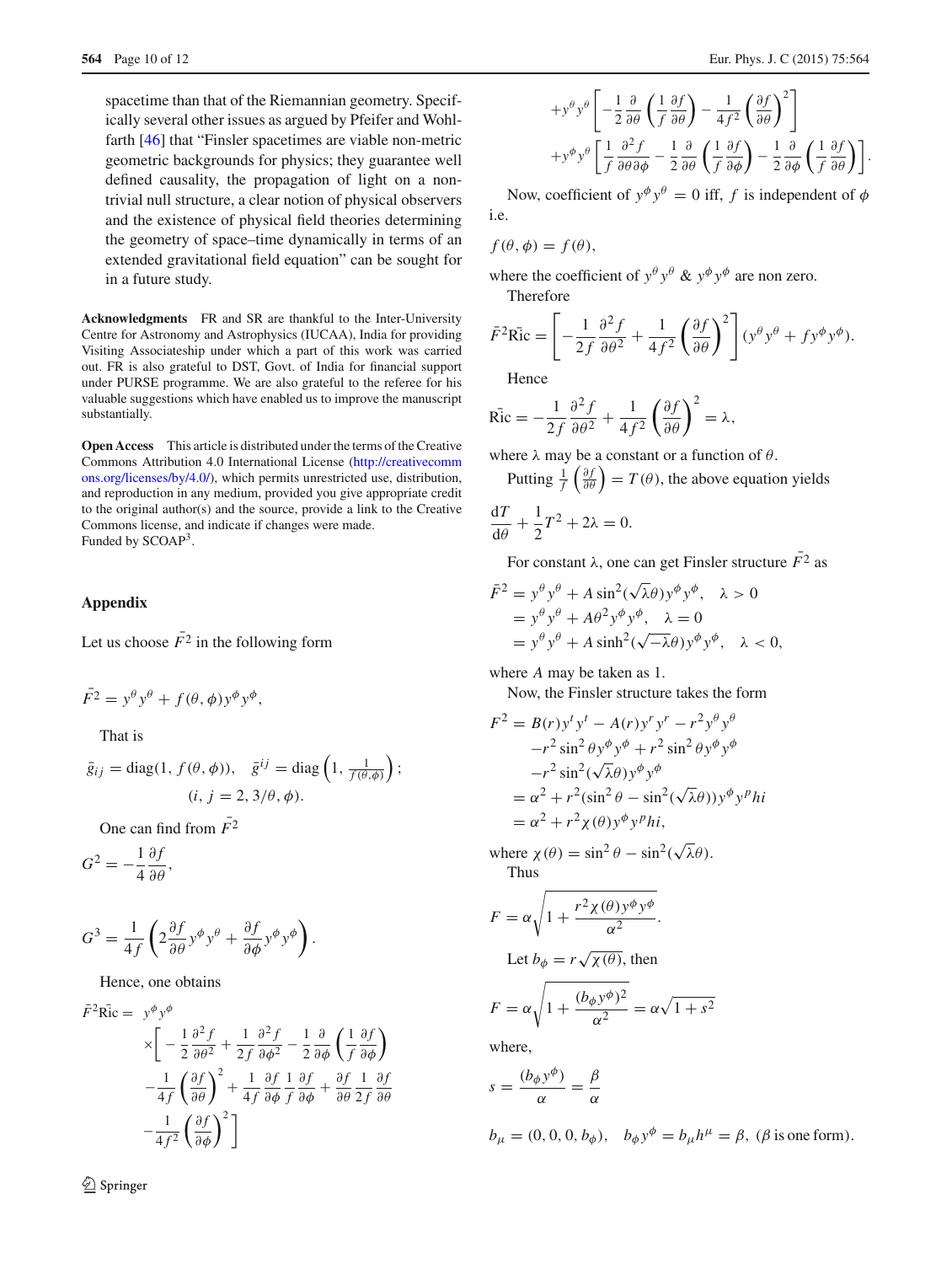Finally, we have

$$
F = \alpha \phi(s), \quad \phi(s) = \sqrt{1 + s^2}.
$$

Hence, *F* is the metric of  $(\alpha, \beta)$ -Finsler space.

The killing equation  $K_V(F) = 0$  in the Finsler space can be obtained by considering the isometric transformations of Finsler structure [\[47](#page-11-27)]. One can investigate the Killing vectors of  $(\alpha, \beta)$ -Finsler space. The Killing equations for this class of Finsler space is given as

$$
\left(\phi(s) - s \frac{\partial \phi(s)}{\partial s}\right) K_V(\alpha) + \frac{\partial \phi(s)}{\partial s} K_V(\beta) = 0,
$$

where

$$
K_V(\alpha) = \frac{1}{2\alpha} (V_{\mu|\nu} + V_{\nu|\mu}) y^{\mu} y^{\nu},
$$
  

$$
K_V(\beta) = \left(V^{\mu} \frac{\partial b_{\nu}}{\partial x^{\mu}} + b_{\mu} \frac{\partial V^{\mu}}{\partial x^{\nu}}\right) y^{\nu}.
$$

Here " |" represents the covariant derivative with respect to the Riemannian metric α. For the present case of Finsler structure it is given by

$$
K_V(\alpha) + sK_V(\beta) = 0
$$
 or  $\alpha K_V(\alpha) + \beta K_V(\beta) = 0$ .

Consequently, we have the solution

$$
K_V(\alpha) = 0 \quad \text{and} \quad K_V(\beta) = 0
$$

or

$$
V_{\mu|\nu} + V_{\nu|\mu} = 0
$$

and

$$
V^{\mu}\frac{\partial b_{\nu}}{\partial x^{\mu}} + b_{\mu}\frac{\partial V^{\mu}}{\partial x^{\nu}} = 0.
$$

It is to be noted that the second Killing equation constrains the first one which is, in fact, the Killing equation of the Riemannian space, that is, it is responsible for breaking the symmetry (isometric) of the Riemannian space.

On the other hand, the Finsler space we are considering is, in fact, can be determined from a Riemannian manifold  $(M, g_{\mu\nu}(x))$  as we have

$$
F(x, y) = \sqrt{g_{\mu\nu}(x)y^{\mu}y^{\nu}},
$$

(cf. Eqs. [\(5\)](#page-2-0) and [\(6\)](#page-2-7) in the case  $\bar{F}^2$  is quadratic in  $y^\theta$  &  $y^\phi$ ).

It is a semi-definite Finsler space. Therefore, we can take covariant derivative of the Riemannian space. The Bianchi identities are, in fact, coincident with those of the Riemannian space (being the covariant conservation of Einstein tensor). The present Finsler space is reducible to the Riemannian space and consequently the gravitational field equations can be obtained. Also we shall find the gravitational field equations alternatively following the Ref. [\[34](#page-11-14)]. They have also shown the covariantly conserved properties of the tensor  $G^{\mu}_{\nu}$ in respect of covariant derivative in Finsler spacetime with the Chern–Rund connection. Presently this conserved property of  $G_v^{\mu}$  which are, in fact, in the same forms but obtained from the Riemannian manifold follows by using the covariant derivative of that space (which are, in fact, the Bianchi identity). Also we point out the gravitational field equation [\(18\)](#page-2-8) is restricted to the base manifold of the Finsler space, as in  $[47]$ , and the fiber coordinates  $y^i$  are set to be the velocities of the cosmic components (velocities in the energy momentum tensor). Also, Li et al. [\[47](#page-11-27)] have shown that their gravitational field equation could be approximately derived from the Pfeifer et al. [\[48](#page-11-28)]. They [\[48\]](#page-11-28) have constructed gravitational dynamic for Finsler spacetime in terms of an action integral on the unit tangent bundle. Also the gravitational field Eq. [\(18\)](#page-2-8) is insensitive to the connection because  $G^{\mu}_{\nu}$  are obtained from the Ricci scalar which is insensitive to the connections and depend only on the Finsler structure *F*.

Thus above Eqs.  $(20)$ – $(22)$  are derived from the modified gravitational field equation [\(18\)](#page-2-8) taking anisotropic energy momentum tensor [\(19\)](#page-2-5) as well as these equations are derivable from the Einstein gravitational field equation in the Riemannian spacetime with the metric  $(6)$  in which the metric  $\overline{g}_{ij}$  is given by

$$
\bar{g}_{ij} = \text{diag}(1, \sin^2 \sqrt{\lambda} \theta).
$$

That is

$$
g_{\mu\nu} = \text{diag}(B, -A, -r^2, -r^2\sin^2\sqrt{\lambda}\theta),
$$

$$
g^{\mu\nu} = \text{diag}(B^{-1}, -A^{-1}, -r^{-2}, -r^{-2}\sin^{-2}\sqrt{\lambda}\theta).
$$

The terms involving  $\lambda$  in these equations are playing the physically meaning role doing the effect of the Finsler geometric consideration of the problem.

#### **References**

- <span id="page-10-0"></span>1. A. Pais, *Subtle is the Lord: The Science and Life of Albert Einstein* (Oxford University Press, Oxford, 1982)
- <span id="page-10-1"></span>2. W. Baade, F. Zwicky, Phys. Rev. **46**, 76 (1934)
- <span id="page-10-2"></span>3. M.S. Longair, *High Energy Astrophysics*, Vol. 2 (Cambridge University, Cambridge, 1994), p. 99
- <span id="page-10-3"></span>4. P. Ghosh, *Rotation and Accretion Powered Pulsars* (World Scientific, Singapore, 2007), p. 2
- <span id="page-10-4"></span>5. R. Ruderman, Rev. Astr. Astrophys. **10**, 427 (1972)
- <span id="page-10-5"></span>6. M.K. Gokhroo, A.L. Mehra, Gen. Relativ. Gravit. **26**, 75 (1994)
- <span id="page-10-6"></span>7. R. Kippenhahn, A. Weigert, *Steller Structure and Evolution* (Springer, Berlin, 1990)
- <span id="page-10-7"></span>8. A.I. Sokolov, JETP **79**, 1137 (1980)
- <span id="page-10-8"></span>9. R.F. Sawyer, Phys. Rev. Lett. **29**, 382 (1972). **(Erratum. Phys. Rev. Lett. 29, 823 (1972))**
- <span id="page-10-9"></span>10. H.O. Silva et al. (2014). [arXiv:1411.6286](http://arxiv.org/abs/1411.6286)
- <span id="page-10-10"></span>11. R.L. Bowers, E.P.T. Liang, Astrophys. J. **188**, 657 (1917)
- <span id="page-10-11"></span>12. L. Herrera, A. Di Prisco, J. Martin, J. Ospino, N.O. Santos, O. Troconis, Phys. Rev. D **69**, 084026 (2004)
- <span id="page-10-12"></span>13. V. Varela, F. Rahaman, S. Ray, K. Chakraborty, M. Kalam, Phys. Rev. D **82**, 044052 (2010)